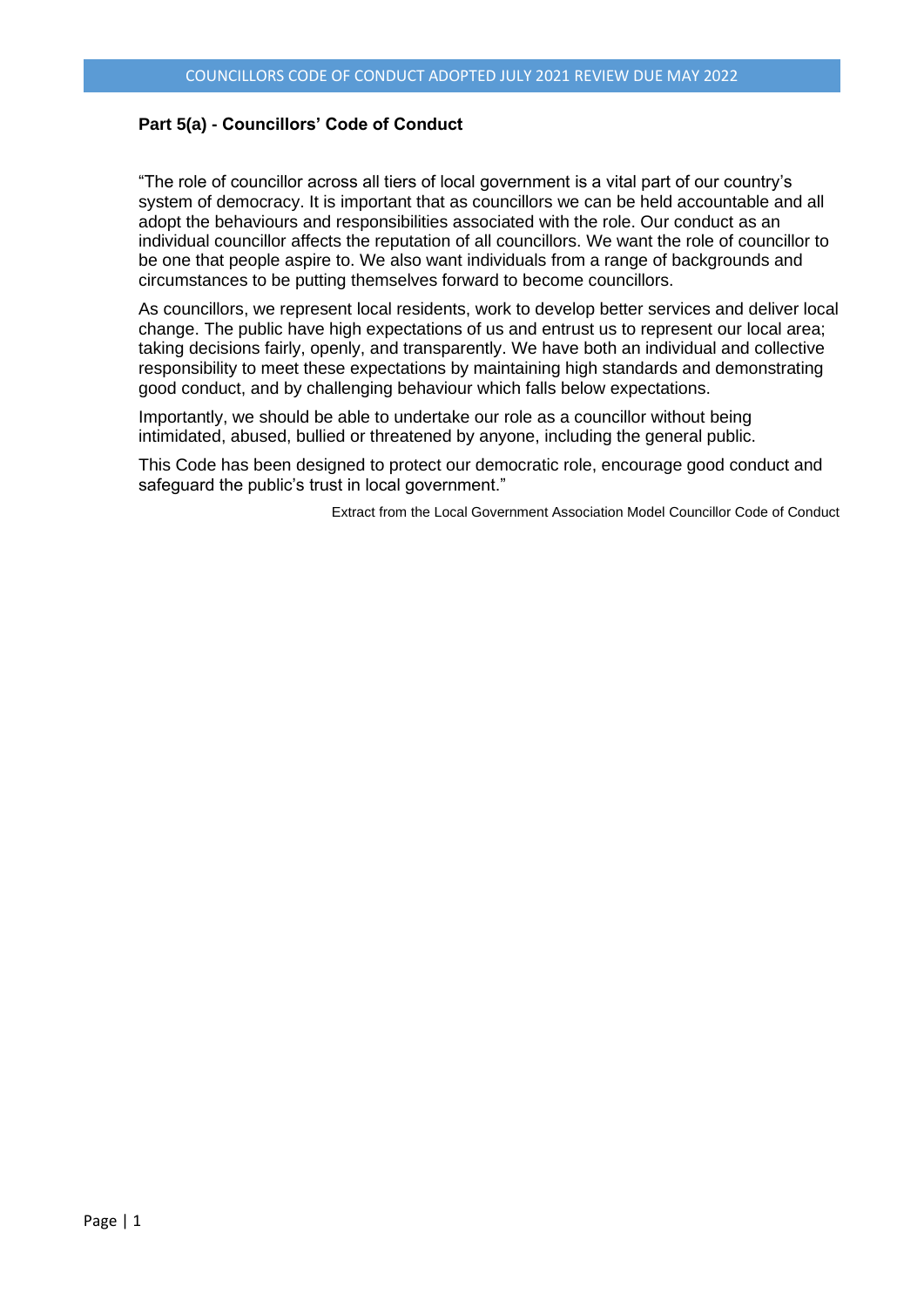#### **Introduction**

All councils are required to have a local Councillor Code of Conduct. This code of conduct has been adopted by Malborough Parish Council, South Huish Parish Council, South Milton Parish Council and West Alvington Parish Council (**the Council**) as its Code of Conduct and is based on the Local Government Association (LGA) Model Councillor Code of Conduct.

#### **Definitions**

For the purposes of this Code of Conduct:

"**councillor**" means a member or co-opted member of a local authority or a directly elected mayor.

"**co-opted member**" is "a person who is not a member of the authority but who

a) is a member of any committee or sub-committee of the authority, or;

b) is a member of, and represents the authority on, any joint committee or joint subcommittee of the authority; and

who is entitled to vote on any question that falls to be decided at any meeting of that committee or sub-committee".

'**director**' includes a member of the committee of management of an industrial and provident society.

"**Disclosable pecuniary interest"** means an interest of yourself, or of your partner if you are aware of your partner's interest, within the descriptions set out in Table 1 in Appendix B.

**"Other Registerable Interest"** means an interest of yourself within the descriptions set out in Table 2 in Appendix B.

**"Partner"** means a spouse or civil partner, or a person with whom you are living as husband or wife, or a person with whom you are living as if you are civil partners.

"**local authority**" includes county councils, district councils, London borough councils, parish councils, town councils, fire and rescue authorities, police authorities, joint authorities, economic prosperity boards, combined authorities and National Park authorities.

'**securities**' means shares, debentures, debenture stock, loan stock, bonds, units of a collective investment scheme within the meaning of the Financial Services and Markets Act 2000 and other securities of any description, other than money deposited with a building society.

A '**sensitive interest'** is as an interest which, if disclosed, could lead to you, or a person connected with you, being subject to violence or intimidation.

### **Purpose of the Code of Conduct**

The purpose of this Code of Conduct is to assist you, as a councillor, in modelling the behaviour that is expected of you, to provide a personal check and balance, and to set out the type of conduct that could lead to action being taken against you. It is also to protect you, the public, fellow councillors, local authority officers and the reputation of local government. It sets out general principles of conduct expected of all councillors and your specific obligations in relation to standards of conduct. The fundamental aim of the Code is to create and maintain public confidence in the role of councillor and local government.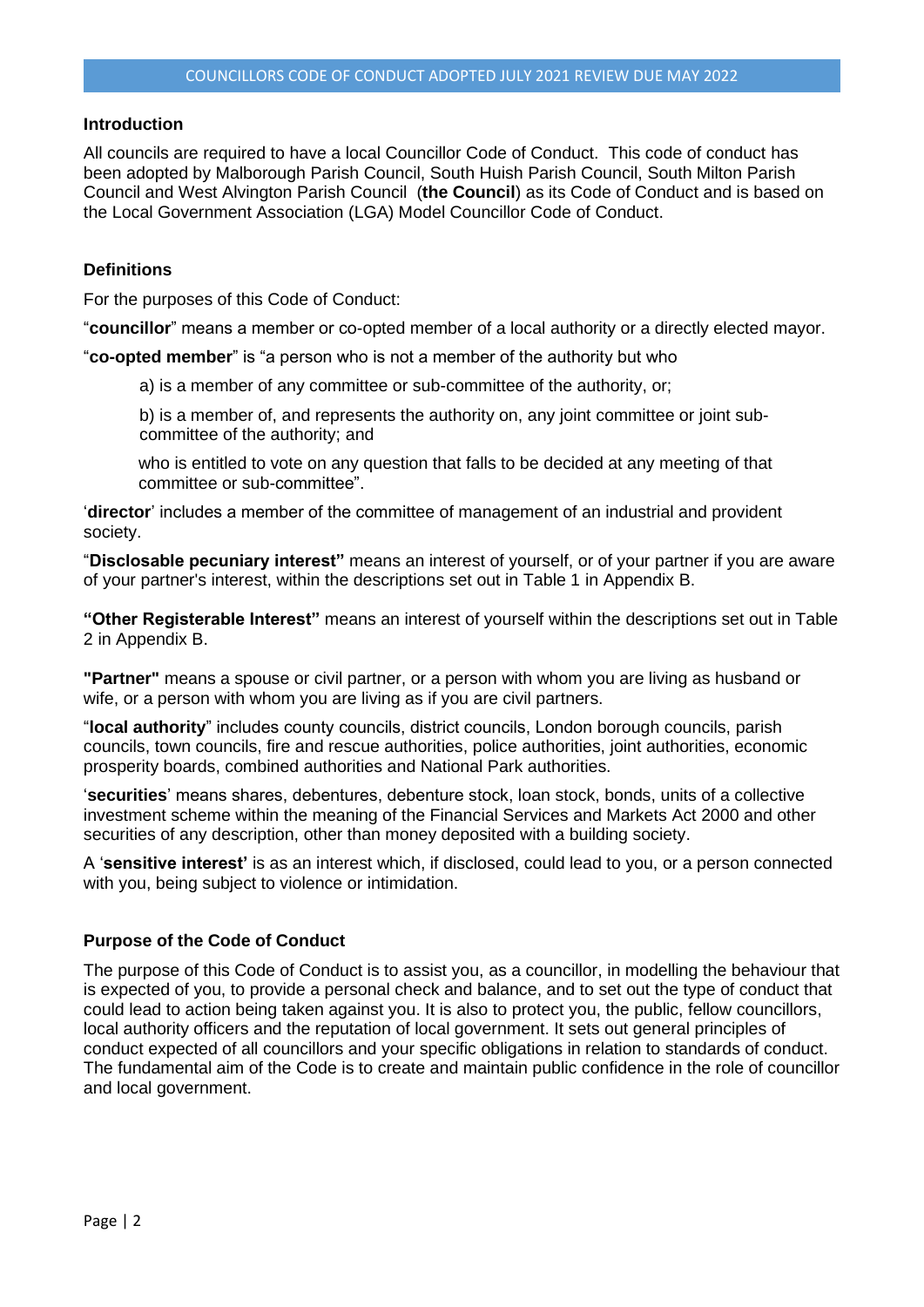## **General principles of councillor conduct**

Everyone in public office at all levels; all who serve the public or deliver public services, including ministers, civil servants, councillors and local authority officers; should uphold the Seven Principles of Public Life, also known as the Nolan Principles (Appendix A).

Building on these principles, the following general principles have been developed specifically for the role of councillor.

In accordance with the public trust placed in me, on all occasions:

- I act with integrity and honesty
- I act lawfully
- I treat all persons fairly and with respect; and
- I lead by example and act in a way that secures public confidence in the role of councillor.

In undertaking my role:

- I impartially exercise my responsibilities in the interests of the local community;
- I do not improperly seek to confer an advantage, or disadvantage, on any person;
- I avoid conflicts of interest;
- I exercise reasonable care and diligence; and
- I ensure that public resources are used prudently in accordance with my Council's requirements and in the public interest.

### **Application of the Code of Conduct**

This Code of Conduct applies to you as soon as you sign your declaration of acceptance of the office of councillor or attend your first meeting as a co-opted member and continues to apply to you until you cease to be a councillor.

This Code of Conduct applies to you when you are acting in your capacity as a councillor which may include when:

- you misuse your position as a councillor;
- your actions would give the impression to a reasonable member of the public with knowledge of all the facts that you are acting as a councillor;

The Code applies to all forms of communication and interaction, including:

- at face-to-face meetings;
- at online or telephone meetings;
- in written communication;
- in verbal communication;
- in non-verbal communication; and
- in electronic and social media communication, posts, statements and comments.

You are also expected to uphold high standards of conduct and show leadership at all times when acting as a councillor.

The Monitoring Officer has statutory responsibility for the implementation of the Code of Conduct, and you are encouraged to seek advice from the Monitoring Officer on any matters that may relate to the Code of Conduct. Town and parish councillors are encouraged to seek advice from their Clerk, who may refer matters to the Monitoring Officer.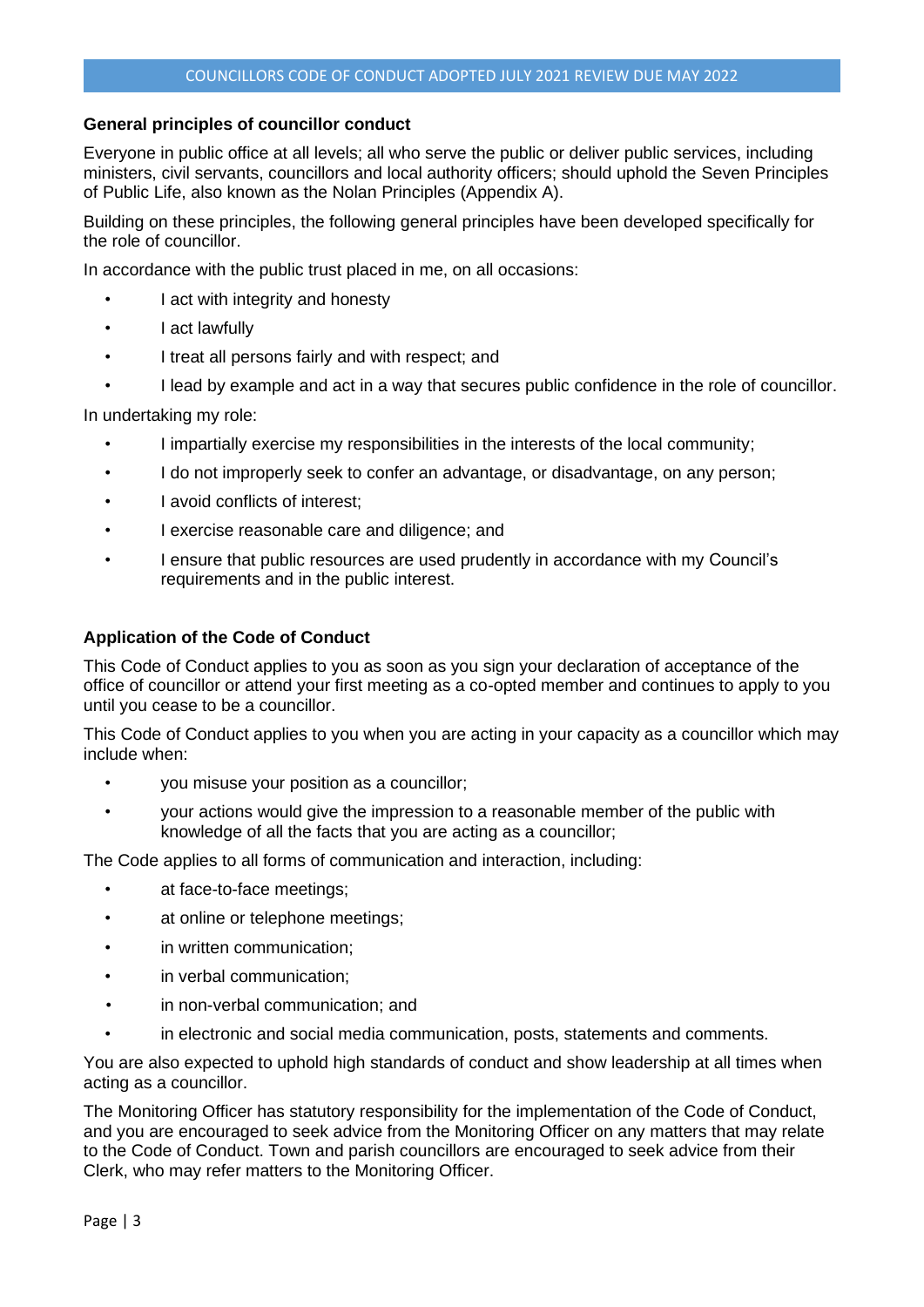#### **Standards of councillor conduct**

This section sets out your obligations, which are the minimum standards of conduct required of you as a councillor. Should your conduct fall short of these standards, a complaint may be made against you, which may result in action being taken.

Guidance is included to help explain the reasons for the obligations and how they should be followed.

#### **General Conduct**

**1. Respect** 

**As a councillor:** 

- **1.1 I treat other councillors and members of the public with respect.**
- **1.2 I treat local authority employees, employees and representatives of partner organisations and those volunteering for the local authority with respect and respect the role they play.**

**Respect** means politeness and courtesy in behaviour, speech, and in the written word. Debate and having different views are all part of a healthy democracy. As a councillor, you can express, challenge, criticise and disagree with views, ideas, opinions and policies in a robust but civil manner. You should not, however, subject individuals, groups of people or organisations to personal attack. In your contact with the public, you should treat them politely and courteously. Rude and offensive behaviour lowers the public's expectations and confidence in councillors.

In return, you have a right to expect respectful behaviour from the public. If members of the public are being abusive, intimidatory or threatening you are entitled to stop any conversation or interaction in person or online and report them to the local authority, the relevant social media provider or the police. This also applies to fellow councillors, where action could then be taken under the Councillor Code of Conduct, and local authority employees, where concerns should be raised in line with the Council's councillor-officer protocol.

**2. Bullying, harassment and discrimination** 

**As a councillor:** 

- **2.1 I do not bully any person.**
- **2.2 I do not harass any person.**
- **2.3 I promote equalities and do not discriminate unlawfully against any person.**

The Advisory, Conciliation and Arbitration Service characterises bullying as offensive, intimidating, malicious or insulting behaviour, an abuse or misuse of power through means that undermine, humiliate, denigrate or injure the recipient. Bullying might be a regular pattern of behaviour or a one-off incident, happen face-to-face, on social media, in emails or phone calls, happen in the workplace or at work social events and may not always be obvious or noticed by others.

The Protection from Harassment Act 1997 defines harassment as conduct that causes alarm or distress or puts people in fear of violence and must involve such conduct on at least two occasions. It can include repeated attempts to impose unwanted communications and contact upon a person in a manner that could be expected to cause distress or fear in any reasonable person.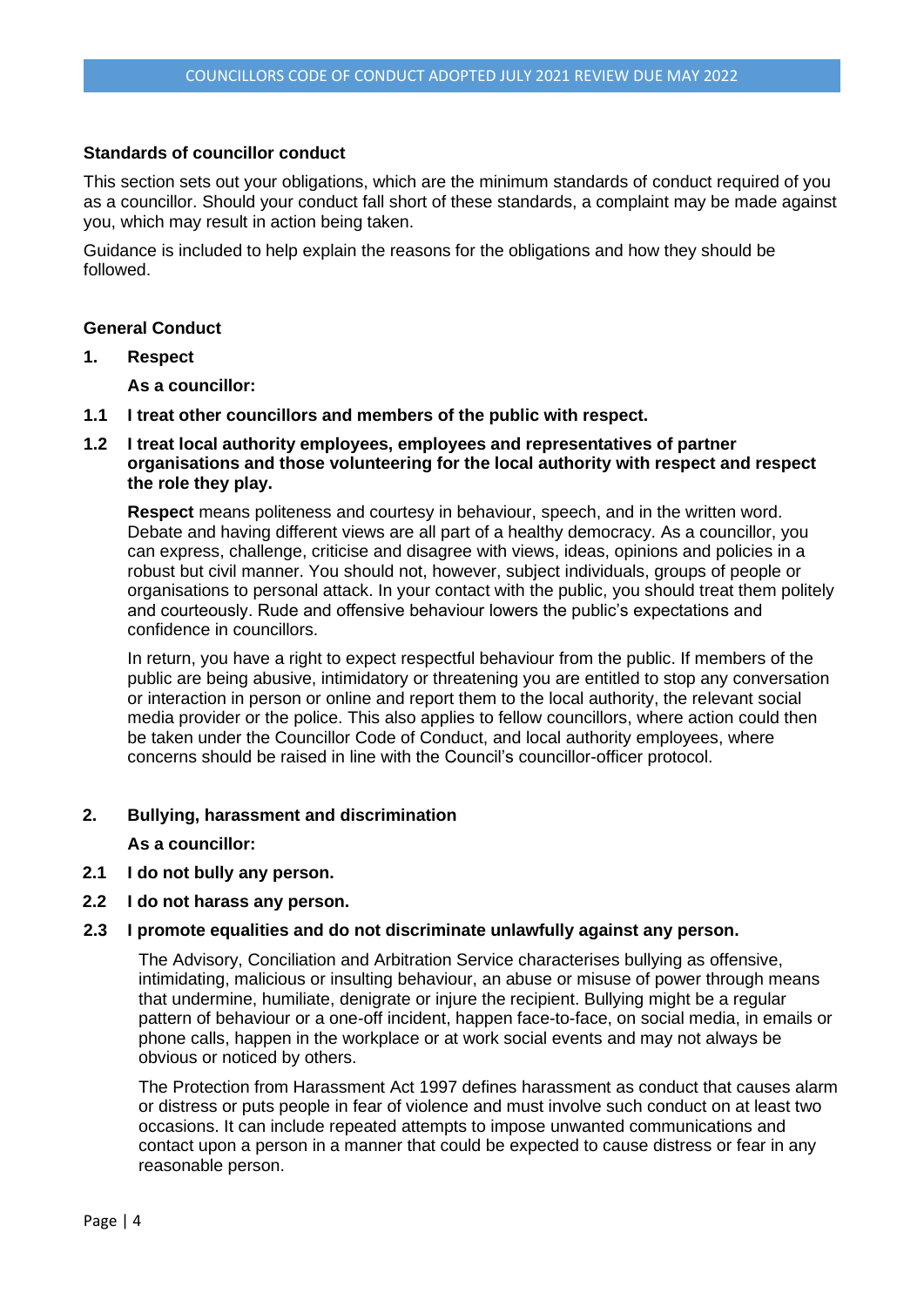Unlawful discrimination is where someone is treated unfairly because of a protected characteristic. Protected characteristics are specific aspects of a person's identity defined by the Equality Act 2010. They are age, disability, gender reassignment, marriage and civil partnership, pregnancy and maternity, race, religion or belief, sex and sexual orientation.

The Equality Act 2010 places specific duties on local authorities. Councillors have a central role to play in ensuring that equality issues are integral to the Council's performance and strategic aims, and that there is a strong vision and public commitment to equality across public services.

## **3. Impartiality of officers of the Council**

## **As a councillor:**

### **3.1 I do not compromise, or attempt to compromise, the impartiality of anyone who works for, or on behalf of, the local authority.**

Officers work for the Council as a whole and must be politically neutral (unless they are political assistants). They should not be coerced or persuaded to act in a way that would undermine their neutrality. You can question officers in order to understand, for example, their reasons for proposing to act in a particular way, or the content of a report that they have written. However, you must not try and force them to act differently, change their advice, or alter the content of that report, if doing so would prejudice their professional integrity.

## **4. Confidentiality and access to information**

**As a councillor:** 

### **4.1 I do not disclose information:**

- **4.1.1 given to me in confidence by anyone; or**
- **4.1.2 acquired by me which I believe, or ought reasonably to be aware, is of a confidential nature, unless:**
	- **(a) I have received the consent of a person authorised to give it;**
	- **(b) I am required by law to do so;**
	- **(c) the disclosure is made to a third party for the purpose of obtaining professional legal advice provided that the third party agrees not to disclose the information to any other person; or**
	- **(d) the disclosure is:** 
		- **(da) reasonable and in the public interest; and**
		- **(db) made in good faith and in compliance with the reasonable requirements of the Council; and**
		- **(dc) I have consulted the Monitoring Officer prior to its release.**
- **4.2 I do not improperly use knowledge gained solely as a result of my role as a councillor for the advancement of myself, my friends, my family members, my employer or my business interests.**

#### **4.3 I do not prevent anyone from getting information that they are entitled to by law.**

Local authorities must work openly and transparently, and their proceedings and printed materials are open to the public, except in certain legally defined circumstances. You should work on this basis, but there will be times when it is required by law that discussions, documents and other information relating to or held by the Council must be treated in a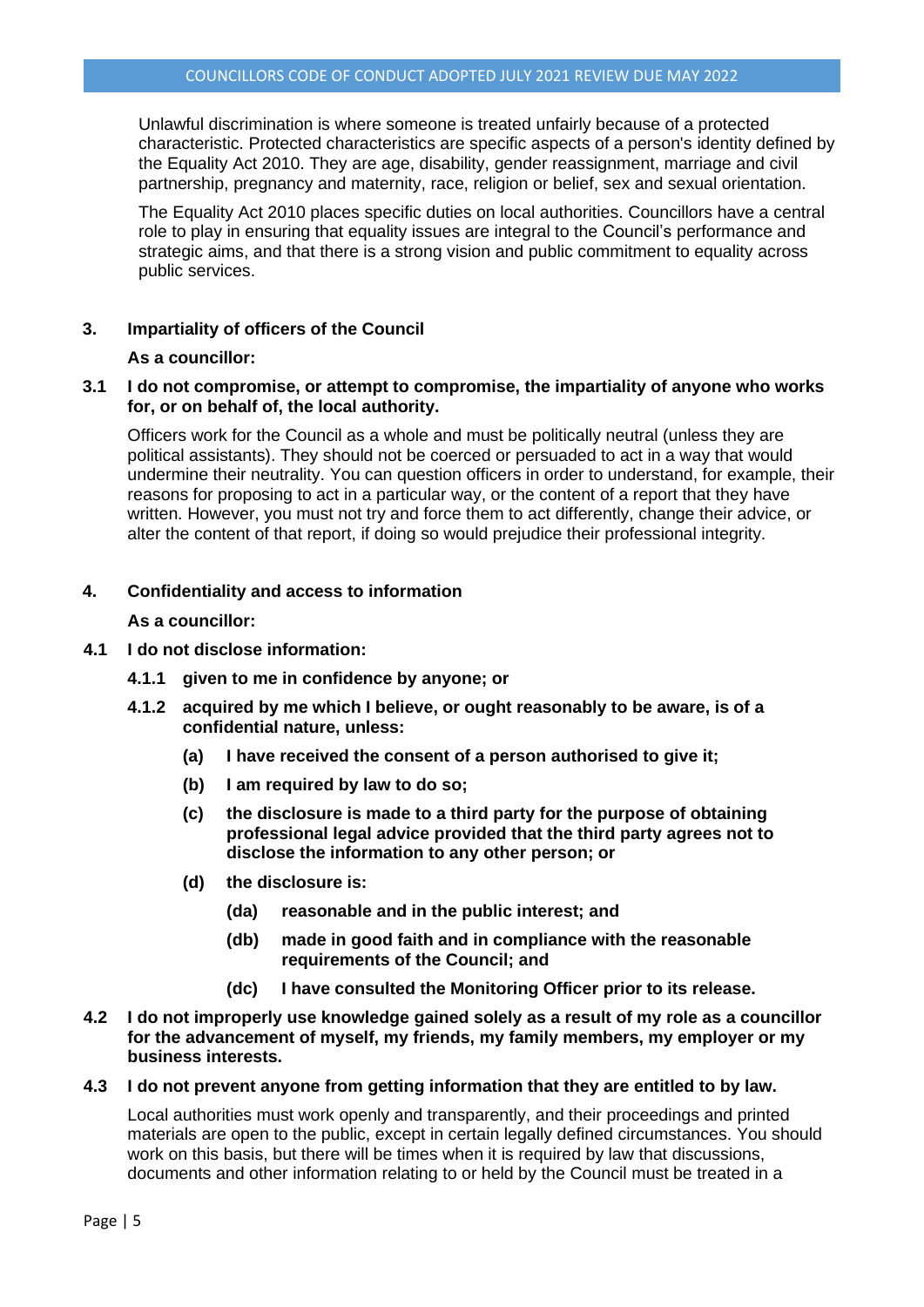confidential manner. Examples include personal data relating to individuals or information relating to ongoing negotiations.

## **5. Disrepute**

### **As a councillor:**

## **5.1 I do not bring my role or local authority into disrepute.**

As a Councillor, you are trusted to make decisions on behalf of your community and your actions and behaviour are subject to greater scrutiny than that of ordinary members of the public. You should be aware that your actions might have an adverse impact on you, other councillors and/or the Council and may lower the public's confidence in your or the Council's ability to discharge your/its functions. For example, behaviour that is considered dishonest and/or deceitful can bring the Council into disrepute.

You are able to hold the local authority and fellow councillors to account and are able to constructively challenge and express concern about decisions and processes undertaken by the council whilst continuing to adhere to other aspects of this Code of Conduct.

## **6. Use of position**

#### **As a councillor:**

## **6.1 I do not use, or attempt to use, my position improperly to the advantage or disadvantage of myself or anyone else.**

Your position as a member of the Council provides you with certain opportunities, responsibilities and privileges, and you make choices all the time that will impact others. However, you should not take advantage of these opportunities to further your own or others' private interests or to disadvantage anyone unfairly.

#### **7. Use of local authority resources and facilities**

#### **As a councillor:**

- **7.1 I do not misuse council resources.**
- **7.2 I will, when using the Council's resources or authorising their use by others:** 
	- **7.2.1 act in accordance with the Council's requirements; and**

## **7.2.2 ensure that such resources are not used for political purposes unless that use could reasonably be regarded as likely to facilitate, or be conducive to, the discharge of the functions of the local authority or of the office to which I have been elected or appointed**

You may be provided with resources and facilities by the Council to assist you in carrying out your duties as a councillor. Examples might include:

- office support
- stationery
- equipment such as phones, and computers
- transport
- access and use of Council buildings and rooms. These are given to you to help you carry out your role as a councillor more effectively and are not to be used for business or personal gain. They should be used in accordance with the purpose for which they have been provided and the Council's own policies regarding their use.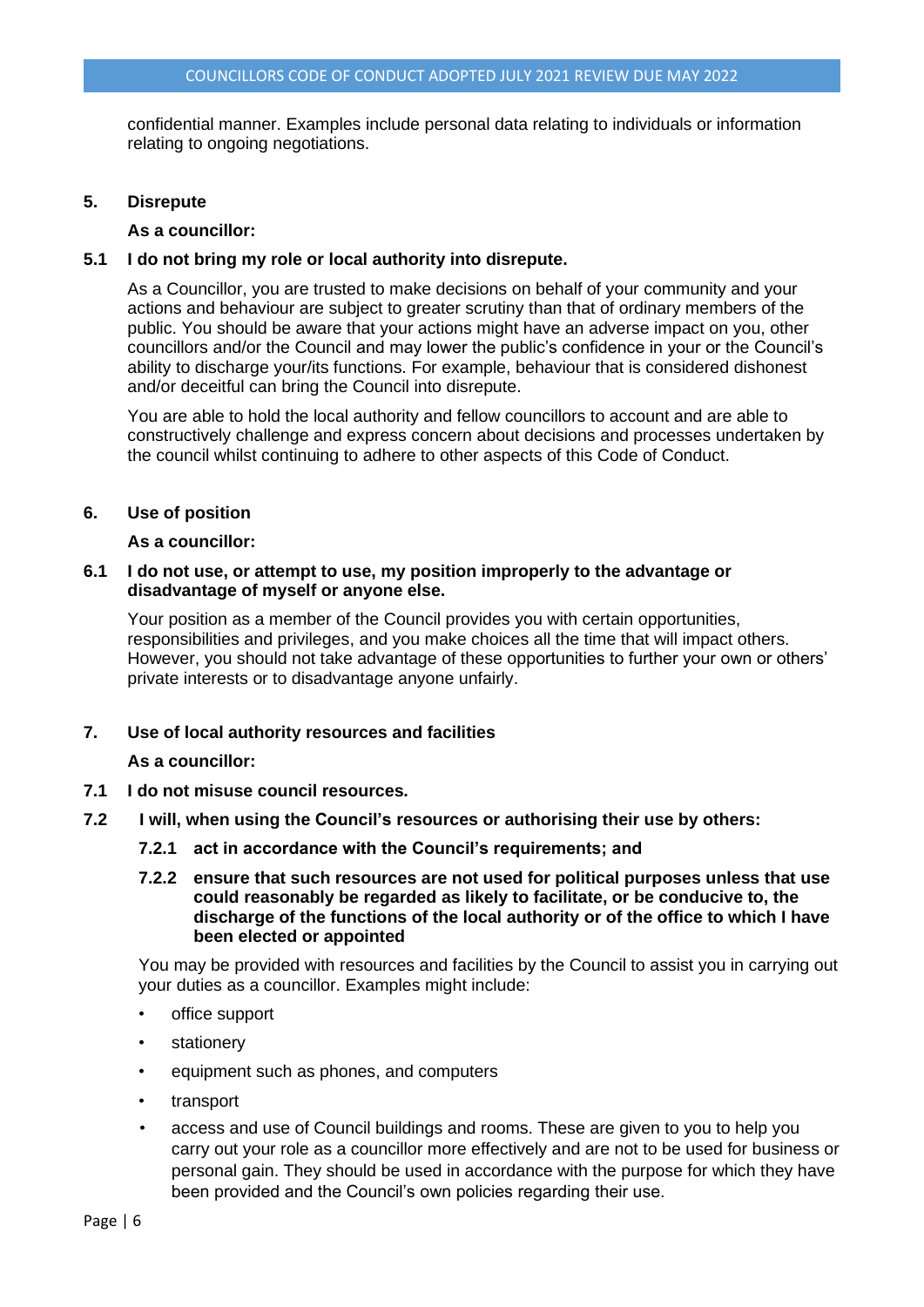# **8. Complying with the Code of Conduct**

**As a Councillor:** 

- **8.1 I undertake Code of Conduct training provided by the Council.**
- **8.2 I cooperate with any Code of Conduct investigation and/or determination.**
- **8.3 I do not intimidate or attempt to intimidate any person who is likely to be involved with the administration of any investigation or proceedings.**
- **8.4 I comply with any sanction imposed on me following a finding that I have breached the Code of Conduct.**

It is extremely important for you as a councillor to demonstrate high standards, for you to have your actions open to scrutiny and for you not to undermine public trust in the local authority or its governance. If you do not understand or are concerned about the Council's processes in handling a complaint you should raise this with your Monitoring Officer.

# **Protecting your reputation and the reputation of the local authority**

## **9. Interests**

#### **As a councillor:**

#### **9.1 I register and disclose my interests.**

Section 29 of the Localism Act 2011 requires the Monitoring Officer to establish and maintain a register of interests of members of the Council.

You need to register your interests so that the public, Council employees and fellow councillors know which of your interests might give rise to a conflict of interest. The register is a public document that can be consulted when (or before) an issue arises. The register also protects you by allowing you to demonstrate openness and a willingness to be held accountable. You are personally responsible for deciding whether or not you should disclose an interest in a meeting, but it can be helpful for you to know early on if others think that a potential conflict might arise. It is also important that the public know about any interest that might have to be disclosed by you or other councillors when making or taking part in decisions, so that decision making is seen by the public as open and honest. This helps to ensure that public confidence in the integrity of local governance is maintained.

You should note that failure to register or disclose a disclosable pecuniary interest is a criminal offence under the Localism Act 2011.

Appendix B sets out the detailed provisions on registering and disclosing interests. If in doubt, you should always seek advice from your Monitoring Officer.

#### **10. Gifts and hospitality**

### **As a councillor:**

**10.1 I do not accept gifts or hospitality, irrespective of estimated value, which could give rise to real or substantive personal gain or a reasonable suspicion of influence on my part to show favour from persons seeking to acquire, develop or do business with the**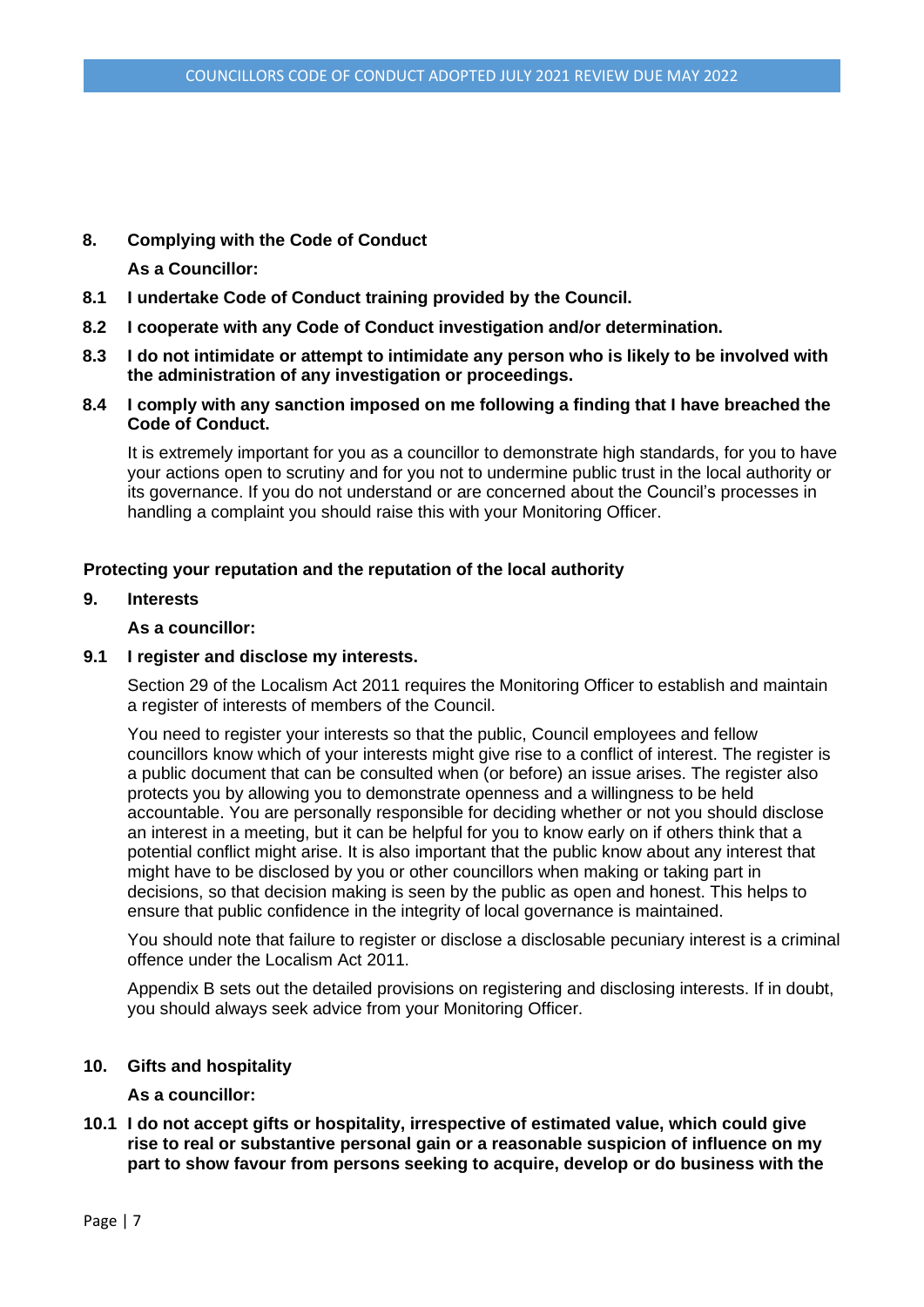**local authority or from persons who may apply to the local authority for any permission, licence or other significant advantage.** 

- **10.2 I register with the Monitoring Officer any gift or hospitality with an estimated value of at least £100 within 28 days of its receipt.**
- **10.3 I register with the Monitoring Officer any significant gift or hospitality that I have been offered but have refused to accept.**

To protect your position and the reputation of the Council, you should exercise caution in accepting any gifts or hospitality which are (or which you reasonably believe to be) offered to you because you are a councillor. The presumption should always be not to accept significant gifts or hospitality. However, there may be times when such a refusal may be difficult if it is seen as rudeness in which case you could accept it but must ensure it is publicly registered. However, you do not need to register gifts and hospitality which are not related to your role as a councillor, such as Christmas gifts from your friends and family. It is also important to note that it is appropriate to accept normal expenses and hospitality associated with your duties as a councillor. If you are unsure, do contact your Monitoring Officer for guidance.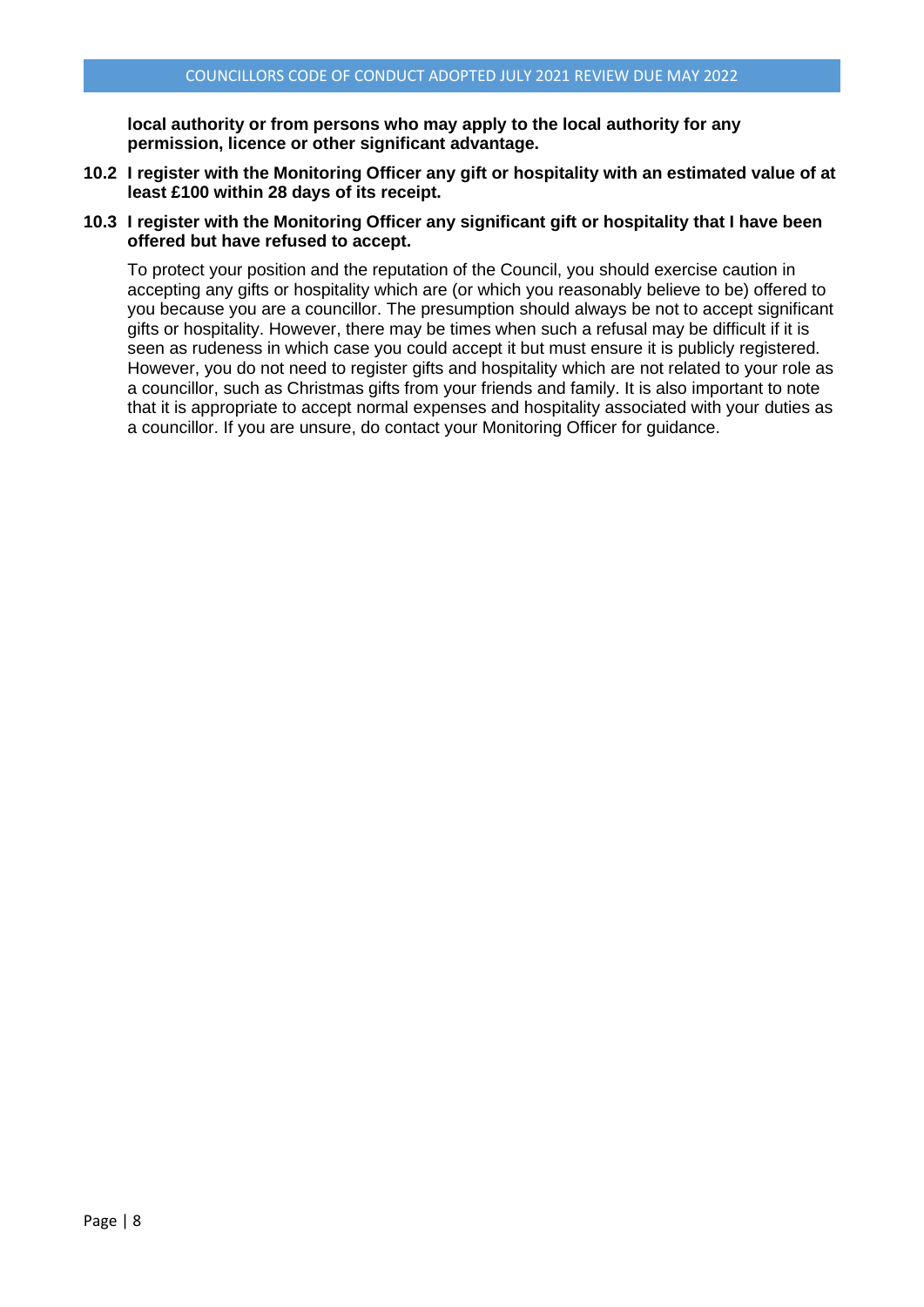# **Appendix A**

# **The Seven Principles of Public Life**

The principles are:

### **Selflessness**

Holders of public office should act solely in terms of the public interest.

### **Integrity**

Holders of public office must avoid placing themselves under any obligation to people or organisations that might try inappropriately to influence them in their work. They should not act or take decisions in order to gain financial or other material benefits for themselves, their family, or their friends. They must disclose and resolve any interests and relationships.

## **Objectivity**

Holders of public office must act and take decisions impartially, fairly and on merit, using the best evidence and without discrimination or bias.

## **Accountability**

Holders of public office are accountable to the public for their decisions and actions and must submit themselves to the scrutiny necessary to ensure this.

#### **Openness**

Holders of public office should act and take decisions in an open and transparent manner. Information should not be withheld from the public unless there are clear and lawful reasons for so doing.

#### **Honesty**

Holders of public office should be truthful.

#### **Leadership**

Holders of public office should exhibit these principles in their own behaviour. They should actively promote and robustly support the principles and be willing to challenge poor behaviour wherever it occurs.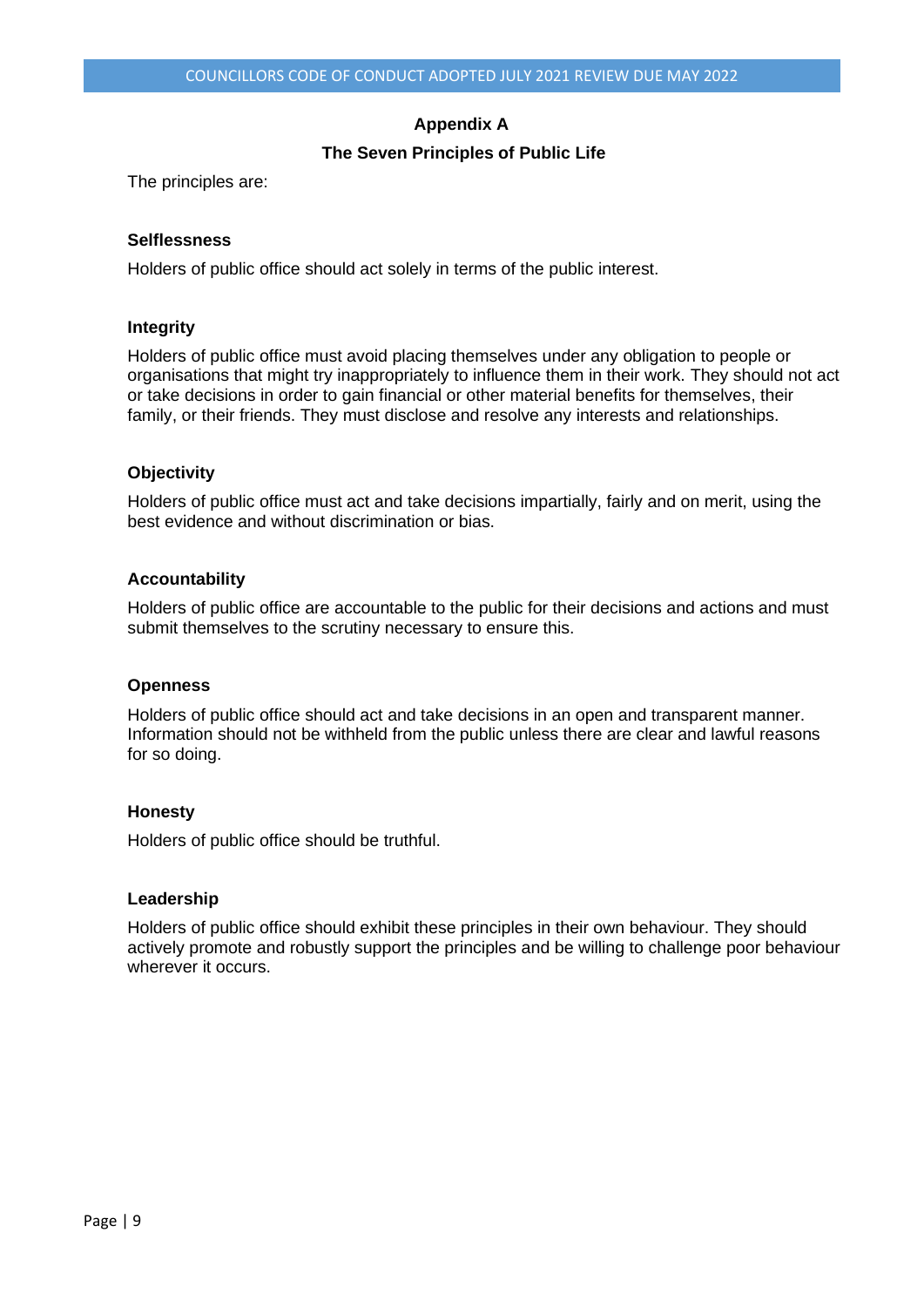### **Appendix B**

#### **Registering interests**

- 1 Within 28 days of becoming a member or your re-election or re-appointment to office you must register with the Monitoring Officer the interests which fall within the categories set out in **Table 1**. You should also register details of your other personal interests which fall within the categories set out in **Table 2**.
- 2 You must ensure that your register of interests is kept up-to-date and within 28 days of becoming aware of any new interest, or of any change to a registered interest, notify the Monitoring Officer.
- 3 Where you have a 'sensitive interest' you must notify the Monitoring Officer with the reasons why you believe it is a sensitive interest. If the Monitoring Officer agrees they will withhold the interest from the public register.

#### **Non participation in case of disclosable pecuniary interest**

4. Where a matter arises at a meeting which *directly relates* to one of your Disclosable Pecuniary Interests, you must disclose the interest, not participate in any discussion or vote on the matter and must not remain in the room unless you have been granted a dispensation. If it is a 'sensitive interest', you do not have to disclose the nature of the interest, just that you have an interest. Dispensation may be granted in limited circumstances, to enable you to participate and vote on a matter in which you have a disclosable pecuniary interest.

#### **Disclosure of Other Registerable Interests**

5. Where a matter arises at a meeting which *directly relates* to one of your Other Registerable Interests, you must disclose the interest. You may speak on the matter only if members of the public are also allowed to speak at the meeting but otherwise must not take part in any discussion or vote on the matter and must not remain in the room unless you have been granted a dispensation. If it is a 'sensitive interest', you do not have to disclose the nature of the interest.

#### **Disclosure of Non-Registerable Interests**

- 6. Where a matter arises at a meeting which *directly relates* to your financial interest or wellbeing (and is not a Disclosable Pecuniary Interest) or a financial interest or well-being of a relative or close associate, you must disclose the interest. You may speak on the matter only if members of the public are also allowed to speak at the meeting but otherwise must not take part in any discussion or vote on the matter and must not remain in the room unless you have been granted a dispensation. If it is a 'sensitive interest', you do not have to disclose the nature of the interest.
- 7. Where a matter arises at a meeting which *affects:*
	- 7.1. your own financial interest or well-being;
	- 7.2. a financial interest or well-being of a friend, relative, close associate; or
	- 7.3 a body included in those you need to disclose under Disclosable Pecuniary Interests

you must disclose the interest. In order to determine whether you can remain in the meeting after disclosing your interest the following test should be applied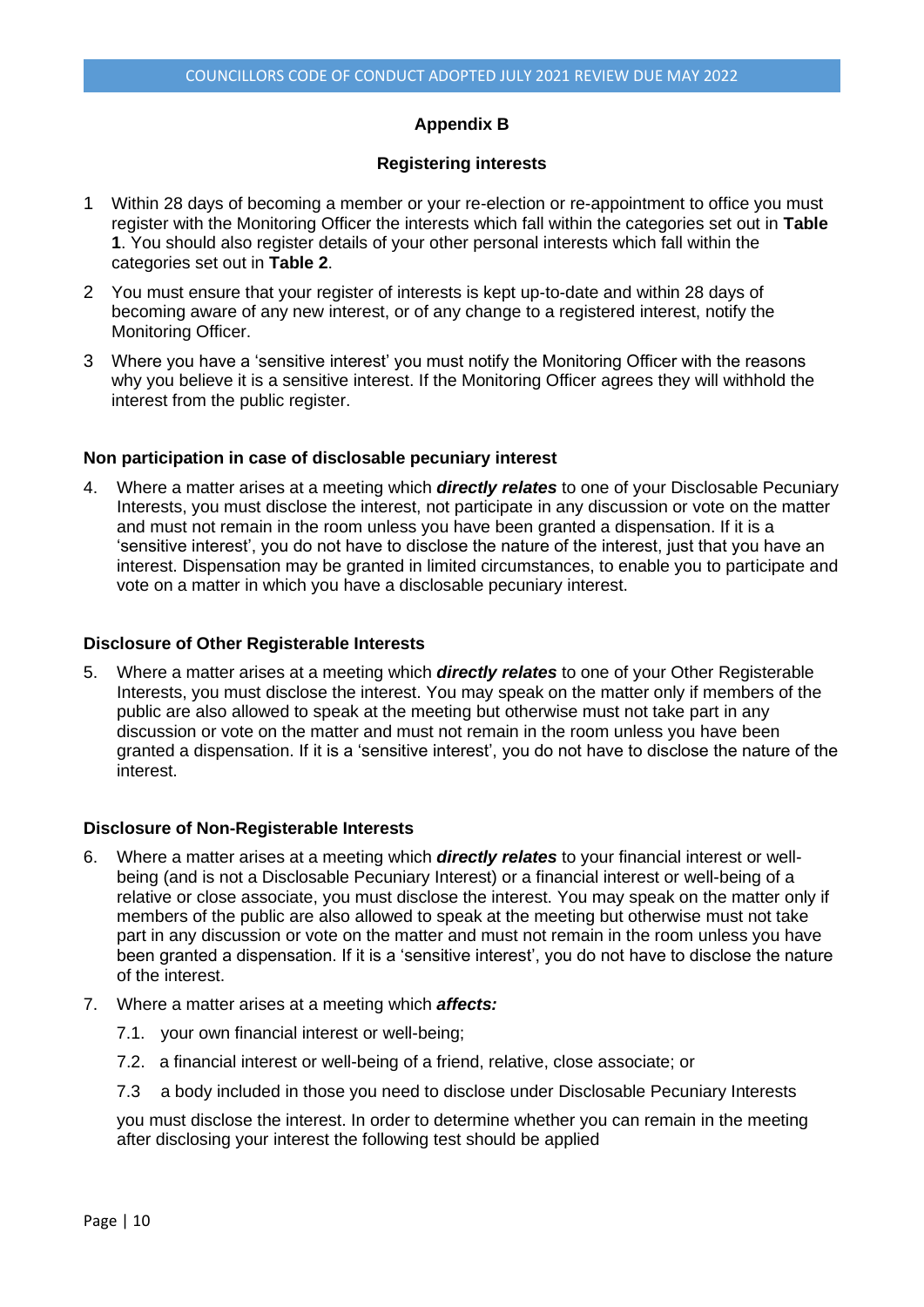- 8. Where a matter *affects* your financial interest or well-being:
	- 8.1. to a greater extent than it affects the financial interests of the majority of inhabitants of the ward affected by the decision and;
	- 8.2 a reasonable member of the public knowing all the facts would believe that it would affect your view of the wider public interest,

you may speak on the matter only if members of the public are also allowed to speak at the meeting but otherwise must not take part in any discussion or vote on the matter and must not remain in the room unless you have been granted a dispensation.

If it is a 'sensitive interest', you do not have to disclose the nature of the interest.

9. Where you have a personal interest in any business of the Council and you have made an executive decision in relation to that business, you must make sure that any written statement of that decision records the existence and nature of your interest.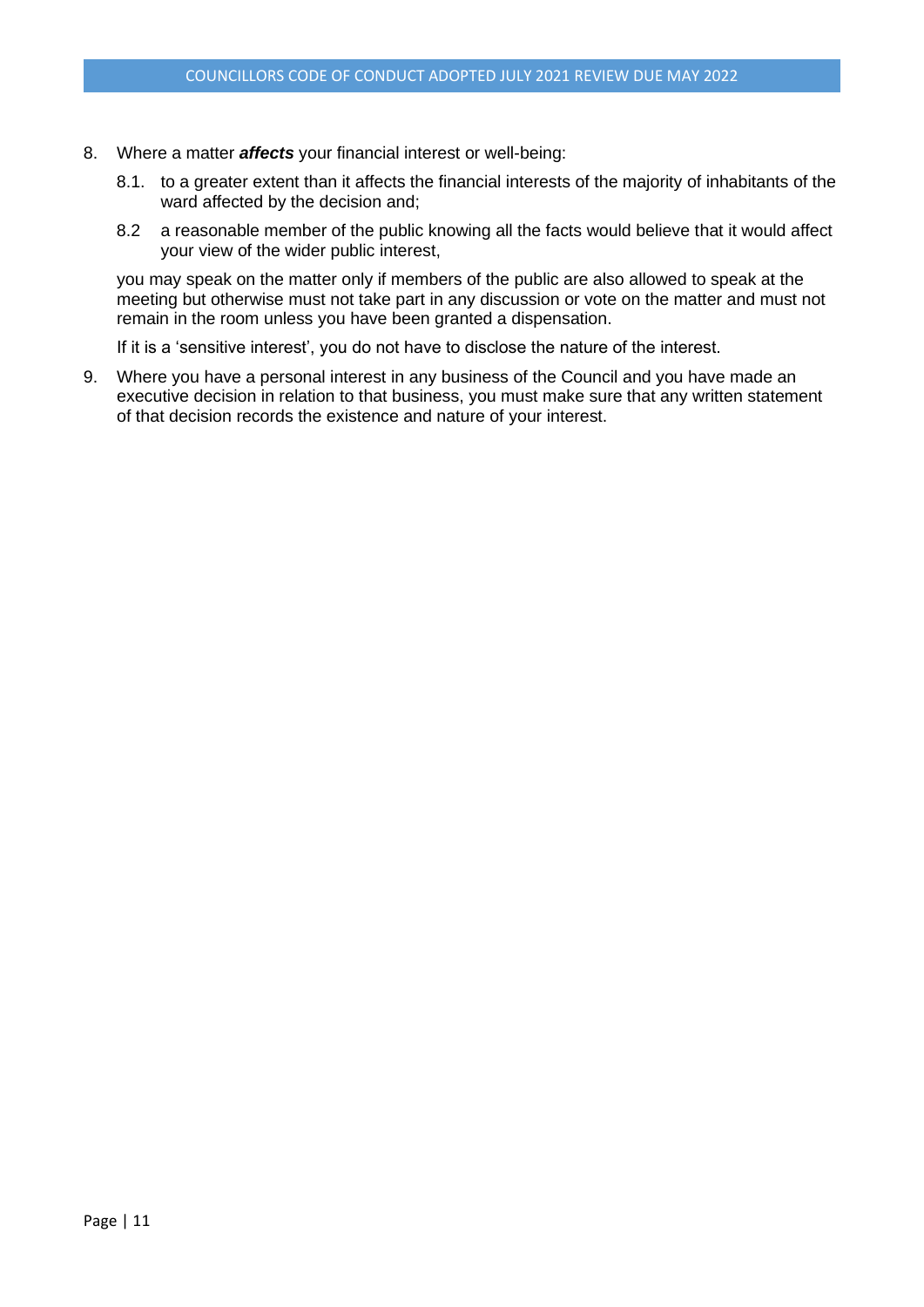# **Table 1: Disclosable Pecuniary Interests**

This table sets out the explanation of Disclosable Pecuniary Interests as set out in the Relevant Authorities (Disclosable Pecuniary Interests) Regulations 2012.

| <b>Subject</b>                              | <b>Description</b>                                                                                                                                                                                                                                                                                                                                                                                                                                                                                                                                                                                                                                                                                                                   |
|---------------------------------------------|--------------------------------------------------------------------------------------------------------------------------------------------------------------------------------------------------------------------------------------------------------------------------------------------------------------------------------------------------------------------------------------------------------------------------------------------------------------------------------------------------------------------------------------------------------------------------------------------------------------------------------------------------------------------------------------------------------------------------------------|
| Employment, office,<br>trade, profession or | Any employment, office, trade, profession or vocation carried on for<br>profit or gain.                                                                                                                                                                                                                                                                                                                                                                                                                                                                                                                                                                                                                                              |
| vocation                                    | Any unpaid directorship.                                                                                                                                                                                                                                                                                                                                                                                                                                                                                                                                                                                                                                                                                                             |
| Sponsorship                                 | Any payment or provision of any other financial benefit (other than<br>from the council) made to the councillor during the previous 12-month<br>period for expenses incurred by him/her in carrying out his/her duties<br>as a councillor, or towards his/her election expenses.                                                                                                                                                                                                                                                                                                                                                                                                                                                     |
|                                             | This includes any payment or financial benefit from a trade union<br>within the meaning of the Trade Union and Labour Relations<br>(Consolidation) Act 1992.                                                                                                                                                                                                                                                                                                                                                                                                                                                                                                                                                                         |
| <b>Contracts</b>                            | Any contract made between the councillor or his/her spouse or civil<br>partner or the person with whom the councillor is living as if they were<br>spouses/civil partners (or a firm in which such person is a partner, or an<br>incorporated body of which such person is a director or a body that<br>such person has a beneficial interest in the securities of) and the<br>Council -<br>(a) under which goods or services are to be provided or works are to be<br>executed; and<br>(b) which has not been fully discharged                                                                                                                                                                                                      |
| <b>Land and Property</b>                    | Any beneficial interest in land which is within the area of the council.<br>'Land' excludes an easement, servitude, interest or right in or over land<br>which does not give the councillor or his/her spouse or civil partner or<br>the person with whom the councillor is living as if they were spouses/<br>civil partners (alone or jointly with another) a right to occupy or to<br>receive income                                                                                                                                                                                                                                                                                                                              |
| <b>Licenses</b>                             | Any licence (alone or jointly with others) to occupy land in the area of<br>the council for a month or longer                                                                                                                                                                                                                                                                                                                                                                                                                                                                                                                                                                                                                        |
| <b>Corporate tenancies</b>                  | Any tenancy where (to the councillor's knowledge)-                                                                                                                                                                                                                                                                                                                                                                                                                                                                                                                                                                                                                                                                                   |
|                                             | (a) the landlord is the council; and<br>(b) the tenant is a body that the councillor, or his/her spouse or civil<br>partner or the person with whom the councillor is living as if they<br>were spouses/ civil partners is a partner of or a director of or has a<br>beneficial interest in the securities of.                                                                                                                                                                                                                                                                                                                                                                                                                       |
| <b>Securities</b>                           | Any beneficial interest in securities* of a body where-<br>(a) that body (to the councillor's knowledge) has a place of business or<br>land in the area of the council; and<br>(b) either-<br>(i) the total nominal value of the securities* exceeds £25,000 or one<br>hundredth of the total issued share capital of that body; or<br>(ii) if the share capital of that body is of more than one class, the total<br>nominal value of the shares of any one class in which the<br>councillor, or his/ her spouse or civil partner or the person with<br>whom the councillor is living as if they were spouses/civil partners<br>has a beneficial interest exceeds one hundredth of the total issued<br>share capital of that class. |